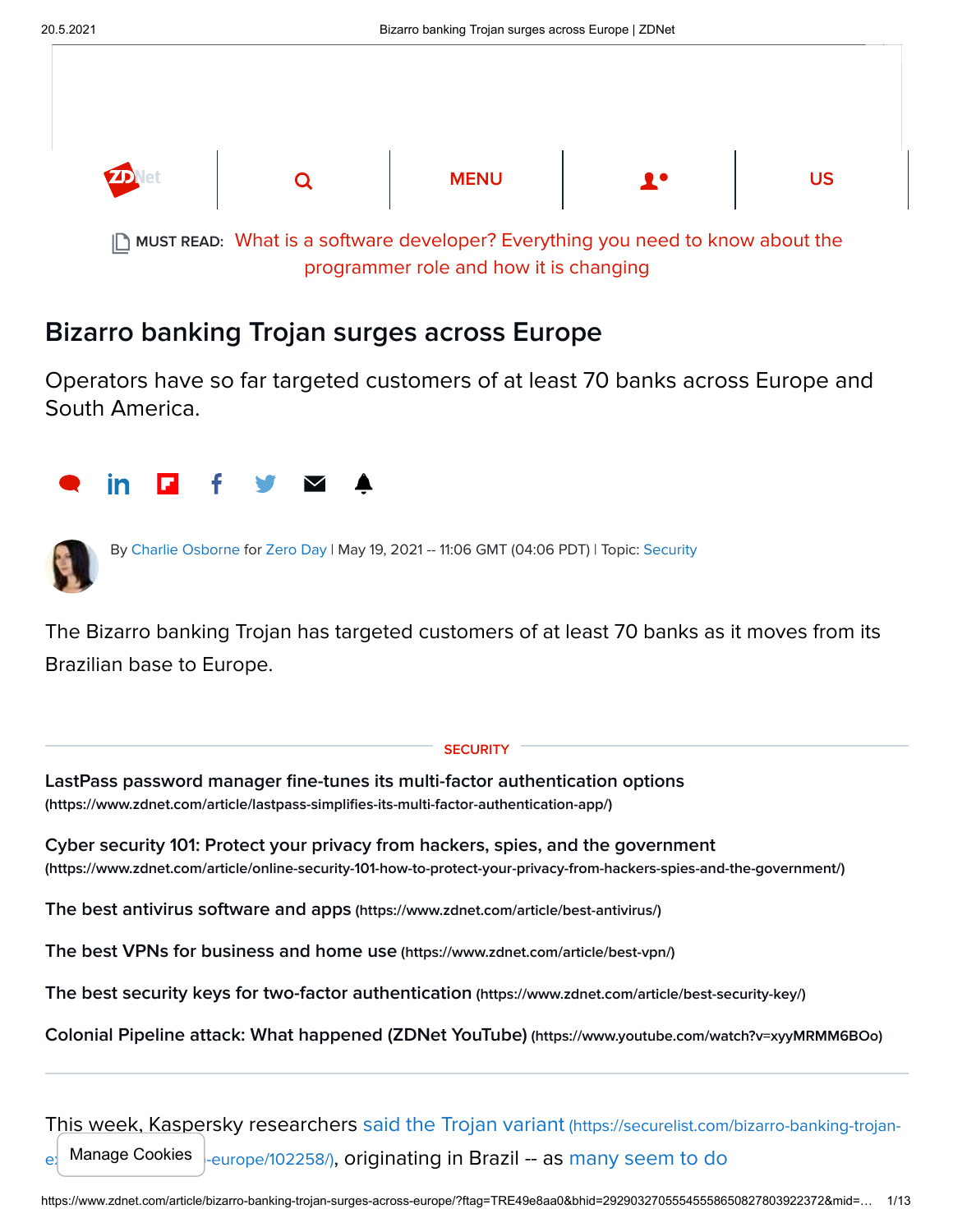(https://www.zdnet.com/article/banking-trojan-evolves-from-distribution-through-porn-to-sophisticated-phishingschemes/) [-- is now striking users in not only in Brazil, but Argentina, Chile, Spain, Portugal,](https://www.zdnet.com/article/banking-trojan-evolves-from-distribution-through-porn-to-sophisticated-phishing-schemes/) France, and Italy, with customers of banks in these areas being lured into handing over their account credentials for the purposes of financial theft.

However, the attack chain isn't purely digital, as money mules are used at the end of a successful compromise to cash out funds or transfer stolen money.

The banking Trojan, likened to the "Tetrade (https://securelist.com/the-tetrade-brazilian-bankingmalware/97779/)[" family of four strains running rampant across Brazil, is distributed via sp](https://securelist.com/the-tetrade-brazilian-banking-malware/97779/)am emails containing an MSI installer package.

Social engineering is performed to try and fool potential victims into accepting and executing the installer including by way of messages pretending to be tax notifications and alerts.

Once launched, the installer downloads a .ZIP archive fetched from a compromised website or server. The researchers have found Azure and AWS servers that were used to host the malware, alongside hijacked WordPress domains.

The archive contains a malicious .DLL, written in Delphi, a AutoHotkey script runner executable, and a script that calls an exported function from the .DLL. This function, which is obfuscated, contains the malicious code required to trigger the banking Trojan.

On startup, Bizarro will kill existing browser processes, including any active sessions with online banking services. As soon as the victim restarts their session, bank credentials are quietly captured by the malware and sent to an attacker's command-and-control (C2) server.

To improve the chances of capturing this valuable data, Bizarro also disables autocomplete functionality in a browser.

Fake pop-ups are also shown to users, some of which are tailored to appear as messages from online banking services warning of security updates or PC compromise. These pop-ups may freeze PCs and hide taskbars, while at the same time, requesting identity checks by the client.

This is where a second-stage attack comes into play. The messages will try and lure victims Manage Cookies<br>into submitting two-factor authentication (2FA) codes -- when this security measure is enabled Manage  $\sigma$